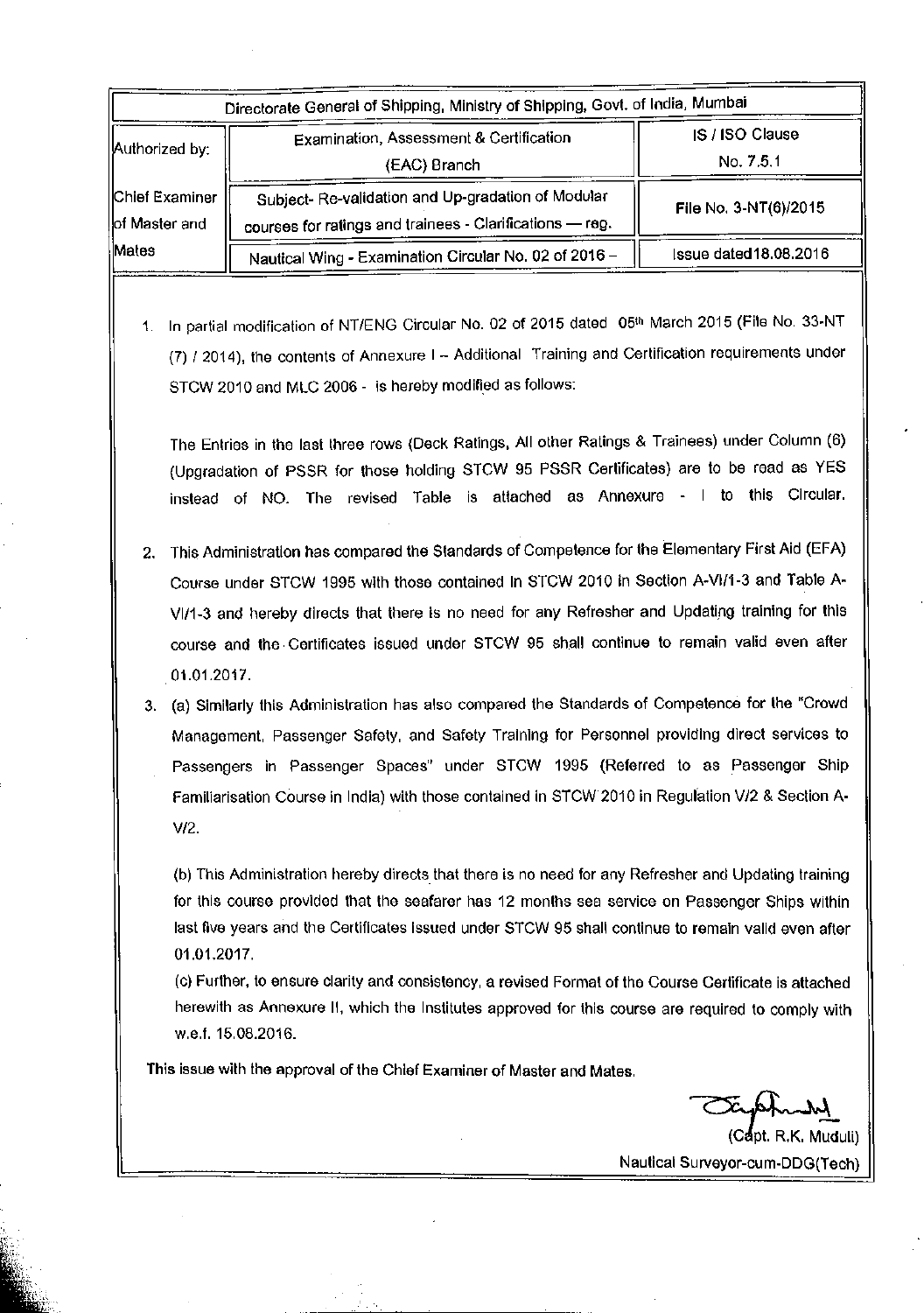## **Additional TRAINING AND CERTIFICATION REQUIREMENTS UNDER STCW 2010 AND MLC 2006 \*(COOKS NEED A CERTIFICATE under MLC)\***

|                 | (1)           | (2)            | (3)                 | (4)                   | (5)                        | (6)                   | (7)                        | (8)                   | (9)                | (10)                       | (11)             | (12)                  |
|-----------------|---------------|----------------|---------------------|-----------------------|----------------------------|-----------------------|----------------------------|-----------------------|--------------------|----------------------------|------------------|-----------------------|
| Type of         | Refresher     | Refresher      | Familiarisatio      | Upgradation           | <b>Security Training</b>   | Upgradatio            | Upgradation                | <b>DGS</b>            | Refresher          | Refresher                  | Refresher        | Refresher             |
| <b>Training</b> | Training in   | Training in    | n Training in       | Training for          | for Seafarers              | n of PSSR,            | Course                     | Approved              | Training in        | Training in                | Training in      | Training in           |
|                 | Medical       | Medical        | Maritime            | Ship Security         | with Designated            | for those             | (STCW'95 to                | <b>ECDIS</b>          | Personal           | Proficiency in             | Fire             | Advanced              |
|                 |               |                |                     |                       |                            |                       |                            |                       |                    |                            |                  |                       |
|                 | First Aid, if | Care, if       | Labour              | Officer (SSO),        | <b>Security Duties</b>     | holding               | STCW 2010) for             | Course                | Survival           | <b>Survival Crafts</b>     | Prevention       | Fire                  |
|                 | Certificate   | Certificate    | Convention          | for holders           | (STSDSD)                   | STCW'95               | COC                        |                       | Techniques         | & Rescue                   | and Fire         | Fighting              |
|                 | more than     | more than 5    | (MLC), 2006         | of STCW'95            |                            | <b>PSSR</b>           |                            |                       | $(PST)$ , if $> 5$ | Boats (PSCRB),             | Fighting         | $(AFF)$ , if $>$      |
|                 | 5 years old   | years old      |                     | SSO                   |                            | Certificates          |                            |                       | years old          | $if > 5$ years old         | (FPFF), if $> 5$ | 5 years old           |
|                 |               |                |                     | Certificates          |                            |                       |                            |                       |                    |                            | years old        |                       |
| Duration        | 3 hours       | 6 Hours        | 6 Hours             | 3 Hours               | 14 Hours                   | 3 Hours               | 72 Hours                   | 40 Hours              | 3 Hours            | 3 Hours                    | 3 Hours          | 3 Hours               |
|                 | (Half Day)    | (2 Halfdays)   | (2 Half Days)       | (Half Day)            | (2 Days)                   | (Half Day)            | $(11 \text{ days})$        | $(5 \text{ days})$    | (Half Day)         | (Half Day)                 | (Half Day)       | (Half Day)            |
| Compliance      | $20th$ Aug.   | $20^{th}$ Aug. | $20^{th}$ Aug. 2013 | 31 <sup>st</sup> Dec. | 31 <sup>st</sup> Dec. 2013 | 31 <sup>st</sup> Dec. | 31 <sup>st</sup> Dec. 2016 | 31 <sup>st</sup> Dec. | $31st$ Dec.        | 31 <sup>st</sup> Dec. 2016 | $31st$ Dec.      | 31 <sup>st</sup> Dec. |
|                 |               |                |                     |                       |                            |                       |                            |                       |                    |                            |                  |                       |
| Date            | 2013          | 2013           |                     | 2013                  |                            | 2016                  |                            | 2016                  | 2016               |                            | 2016             | 2016                  |
| Master          | <b>NO</b>     | YES            | YES                 | YES, if               | No, If complying           | YES                   | YES, then (2) to           | YES                   | <b>YES</b>         | <b>YES</b>                 | <b>YES</b>       | <b>YES</b>            |
| FG              |               |                |                     | holding SSO           | with $(4)$ ,               |                       | (4), & (6) NOT             |                       |                    |                            |                  |                       |
|                 |               |                |                     | Certificate           | otherwise YES              |                       | required                   |                       |                    |                            |                  |                       |
| Chief           | <b>NO</b>     | YES            | YES                 | YES, if               | No, If complying           | YES                   | YES, then (2) to           | YES                   | <b>YES</b>         | <b>YES</b>                 | <b>YES</b>       | <b>YES</b>            |
| Mate FG         |               |                |                     | holding SSO           | with $(4)$ ,               |                       | (4), & (6) NOT             |                       |                    |                            |                  |                       |
|                 |               |                |                     | Certificate           | otherwise YES              |                       | required                   |                       |                    |                            |                  |                       |
|                 |               |                |                     |                       |                            |                       |                            |                       |                    |                            |                  |                       |
|                 |               |                |                     |                       |                            |                       |                            |                       |                    |                            |                  |                       |
| Second          | <b>YES</b>    | NO.            | <b>NO</b>           | YES, if               | No, If complying           | YES                   | $\overline{Y}$ ES, (5 days | <b>YES</b>            | <b>YES</b>         | <b>YES</b>                 | <b>YES</b>       | <b>YES</b>            |
| Mate FG         |               |                |                     | holding SSO           | with $(4)$ ,               |                       | only), then (1),           |                       |                    |                            |                  |                       |
|                 |               |                |                     | Certificate           | otherwise YES              |                       | (4) & (6) NOT              |                       |                    |                            |                  |                       |
|                 |               |                |                     |                       |                            |                       | required                   |                       |                    |                            |                  |                       |
|                 |               |                |                     |                       |                            |                       |                            |                       |                    |                            |                  |                       |
| MEO             | <b>YES</b>    | <b>NO</b>      | Desirable           | YES, if               | No, If complying           | YES                   | YES, then (1),             | <b>NO</b>             | <b>YES</b>         | <b>YES</b>                 | <b>YES</b>       | <b>YES</b>            |
| Class I         |               |                |                     | holding SSO           | with $(4)$ ,               |                       | (3) & (6) NOT              |                       |                    |                            |                  |                       |
|                 |               |                |                     | Certificate           | otherwise YES              |                       | required                   |                       |                    |                            |                  |                       |
| MEO             | <b>YES</b>    | <b>NO</b>      | Desirable           | YES, if               | No, If complying           | <b>YES</b>            | YES,                       | <b>NO</b>             | <b>YES</b>         | <b>YES</b>                 | <b>YES</b>       | <b>YES</b>            |
| Class II        |               |                |                     | holding SSO           | with $(4)$ ,               |                       | then $(1)$ , $(3)$ &       |                       |                    |                            |                  |                       |
|                 |               |                |                     | Certificate           | otherwise YES              |                       | (6) NOT                    |                       |                    |                            |                  |                       |
|                 |               |                |                     |                       |                            |                       | required                   |                       |                    |                            |                  |                       |
|                 |               |                |                     |                       |                            |                       |                            |                       |                    |                            |                  |                       |
| MEO             | YES           | <b>NO</b>      | <b>NO</b>           | YES, if               | No, If complying           | YES                   | YES, (6 days               | <b>NO</b>             | <b>YES</b>         | <b>YES</b>                 | <b>YES</b>       | <b>YES</b>            |
| Class IV        |               |                |                     | holding SSO           | with (4),                  |                       | only), then (1)            |                       |                    |                            |                  |                       |
|                 |               |                |                     | Certificate           | otherwise YES              |                       | & (6) NOT                  |                       |                    |                            |                  |                       |
|                 |               |                |                     |                       |                            |                       | required                   |                       |                    |                            |                  |                       |
| Electrical      | <b>YES</b>    | <b>NO</b>      | <b>NO</b>           | YES, if               | No, If complying           | <b>YES</b>            | <b>Bridging Course</b>     | NO                    | <b>YES</b>         | <b>YES</b>                 | <b>YES</b>       | <b>YES</b>            |
| Officer         |               |                |                     | holding SSO           | with $(4)$ ,               |                       | of 3 weeks, if             |                       |                    |                            |                  |                       |
|                 |               |                |                     | Certificate           | otherwise YES              |                       | desiring to get            |                       |                    |                            |                  |                       |
|                 |               |                |                     |                       |                            |                       | ETO COC                    |                       |                    |                            |                  |                       |
|                 |               | <b>NO</b>      |                     | <b>NO</b>             |                            |                       | <b>NO</b>                  |                       | <b>YES</b>         | YES, if holding            |                  |                       |
| Deck            | <b>NO</b>     |                | <b>NO</b>           |                       | YES                        | YES                   |                            | <b>NO</b>             |                    |                            | YES              | <b>NO</b>             |
| Ratings         |               |                |                     |                       |                            |                       |                            |                       |                    | <b>PSCRB</b>               |                  |                       |
|                 |               |                |                     |                       |                            |                       |                            |                       |                    | Certificate                |                  |                       |
| All other       | <b>NO</b>     | <b>NO</b>      | <b>NO</b>           | <b>NO</b>             | <b>YES</b>                 | YES                   | NO.                        | <b>NO</b>             | <b>YES</b>         | <b>NO</b>                  | <b>YES</b>       | <b>NO</b>             |
| Ratings         |               |                |                     |                       |                            |                       |                            |                       |                    |                            |                  |                       |
| Trainees        | <b>NO</b>     | <b>NO</b>      | <b>NO</b>           | <b>NO</b>             | YES                        | YES                   | <b>NO</b>                  | <b>NO</b>             | <b>YES</b>         | <b>NO</b>                  | <b>YES</b>       | <b>NO</b>             |
|                 |               |                |                     |                       |                            |                       |                            |                       |                    |                            |                  |                       |
|                 |               |                |                     |                       |                            |                       |                            |                       |                    |                            |                  |                       |